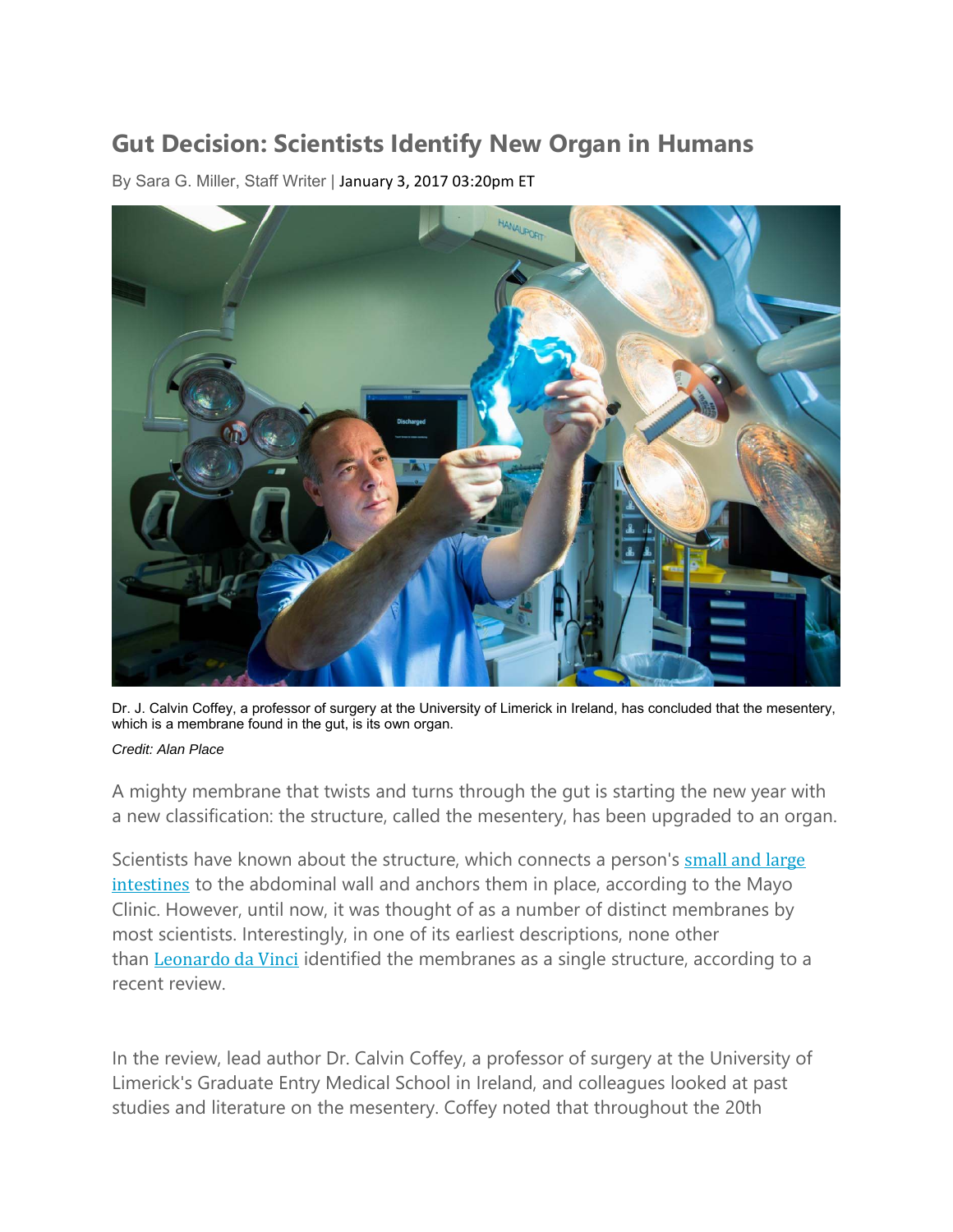century, anatomy books have described the mesentery as a series of fragmented membranes; in other words, different mesenteries were associated with different parts of the intestines. [6 Strange Things the Government Knows About Your Body] More recent studies looking at the mesentery in patients undergoing colorectal surgery and in cadavers led Coffey's team to conclude that the membrane is its own, continuous organ, according to the review, which was published in November in the journal The Lancet Gastroenterology and Hepatology.



The mesentery (yellow) connects the small and large intestines (pink).*Credit: Dara Walsh, Medical Illustrator, University of Limerick, Ireland and Dr. Calvin Coffey.*